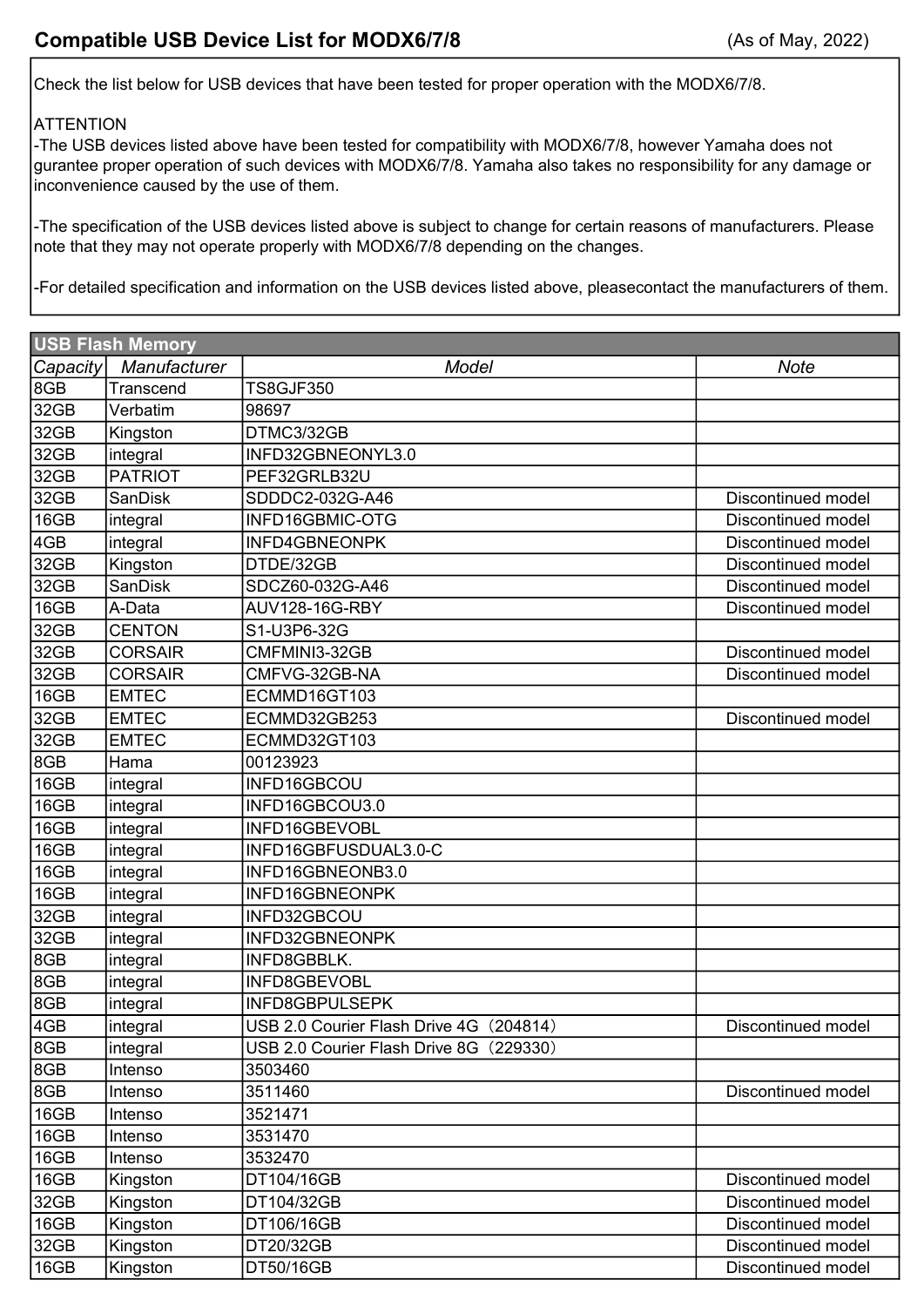| 32GB | Kingston             | DT50/32GB        | Discontinued model |
|------|----------------------|------------------|--------------------|
| 8GB  | Kingston             | <b>DT50/8GB</b>  | Discontinued model |
| 16GB | Kingston             | DTDUO3/16GB      | Discontinued model |
| 32GB | Kingston             | DTDUO3C/32GB     |                    |
| 32GB | Kingston             | DTDUO3G2/32GB    |                    |
| 32GB | Kingston             | DTKN/32GB        |                    |
| 16GB | Kingston             | DTMC3/16GB       | Discontinued model |
| 16GB | Kingston             | DTSE9G2/16GB     | Discontinued model |
| 16GB | Kingston             | DTSE9H/16GB      | Discontinued model |
| 32GB | Kingston             | DTSE9H/32GB      |                    |
| 32GB | Kingston             | DTX/32GB         |                    |
| 32GB | Lexar                | LJDM45-32GABSL   |                    |
| 32GB | Lexar                | LJDS47-32GABBK   |                    |
| 32GB | Lexar                | LJDTD32GABEU     | Discontinued model |
| 32GB | Lexar                | LJDV100-32GABAP  | Discontinued model |
| 32GB | Lexar                | LJDV40-32GABVNA  |                    |
| 32GB | <b>PATRIOT</b>       | PEF32GTRI3USB    | Discontinued model |
| 16GB | <b>PATRIOT</b>       | PSF16GPSHB32U    |                    |
| 16GB | <b>PATRIOT</b>       | PSF16GVEX3USB    | Discontinued model |
| 32GB | <b>PATRIOT</b>       | PSF32GBLZ3USB    | Discontinued model |
| 32GB | <b>PATRIOT</b>       | PSF32GPSHB32U    |                    |
| 32GB | <b>PATRIOT</b>       | PSF32GQDI3USB    | Discontinued model |
| 16GB | <b>PNY</b>           | FD16GATT430-EF   | Discontinued model |
| 16GB | <b>PNY</b>           | FDI16GOTGOU3G-EF | Discontinued model |
| 32GB | <b>SAMSUNG</b>       | MUF-32BA         | Discontinued model |
| 32GB | <b>SAMSUNG</b>       | MUF-32BB/AM      | Discontinued model |
| 16GB | <b>SanDisk</b>       | SDCZ33-016G-B35  | Discontinued model |
| 32GB | <b>SanDisk</b>       | SDCZ33-032G-A46  |                    |
| 16GB | SanDisk              | SDCZ430-016G-G46 |                    |
| 32GB | SanDisk              | SDCZ430-032G-G46 |                    |
| 16GB | SanDisk              | SDCZ43-016G-A46  | Discontinued model |
| 32GB | SanDisk              | SDCZ43-032G-A46  | Discontinued model |
| 32GB | <b>SanDisk</b>       | SDCZ48-032G-A46  | Discontinued model |
| 16GB | <b>SanDisk</b>       | SDCZ50-016G-B35  |                    |
| 16GB | SanDisk              | SDCZ71-016G-B35  |                    |
| 16GB | SanDisk              | SDCZ73-016G-G46  |                    |
| 32GB | <b>SanDisk</b>       | SDCZ73-032G-G46  |                    |
| 16GB | <b>SanDisk</b>       | SDDD2-016G-G46   | Discontinued model |
| 16GB | SanDisk              | SDDD3-016G-G46   |                    |
| 32GB | <b>SanDisk</b>       | SDDD3-032G-G46   |                    |
| 16GB | <b>SanDisk</b>       | SDDDC2-016G-G46  |                    |
| 8GB  | <b>Silicon Power</b> | SP008GBUF2T35V1K | Discontinued model |
| 8GB  | <b>Silicon Power</b> | SP008GBUF3B02V1K |                    |
| 8GB  | <b>Silicon Power</b> | SP008GBUF3B30V1K | Discontinued model |
| 8GB  | <b>Silicon Power</b> | SP008GBUF3B31V1U |                    |
| 8GB  | <b>Silicon Power</b> | SP008GBUF3J35V1E | Discontinued model |
| 16GB | <b>Silicon Power</b> | SP016GBUC3C31V1K |                    |
| 16GB | Silicon power        | SP016GBUF2850V1T | Discontinued model |
| 16GB | <b>Silicon Power</b> | SP016GBUF2T35V1K | Discontinued model |
| 16GB | Silicon power        | SP016GBUF3B02V1K |                    |
| 16GB | <b>Silicon Power</b> | SP016GBUF3B05V1K |                    |
| 16GB | <b>Silicon Power</b> | SP016GBUF3B21V1K |                    |
| 16GB | <b>Silicon Power</b> | SP016GBUF3B31V1U |                    |
| 16GB | Silicon power        | SP016GBUF3J06V1D |                    |
| 16GB | Silicon power        | SP016GBUF3J08V1K |                    |
| 16GB | <b>Silicon Power</b> | SP016GBUF3J80V1T |                    |
| 16GB | Silicon power        | SP016GBUF3X31V1K |                    |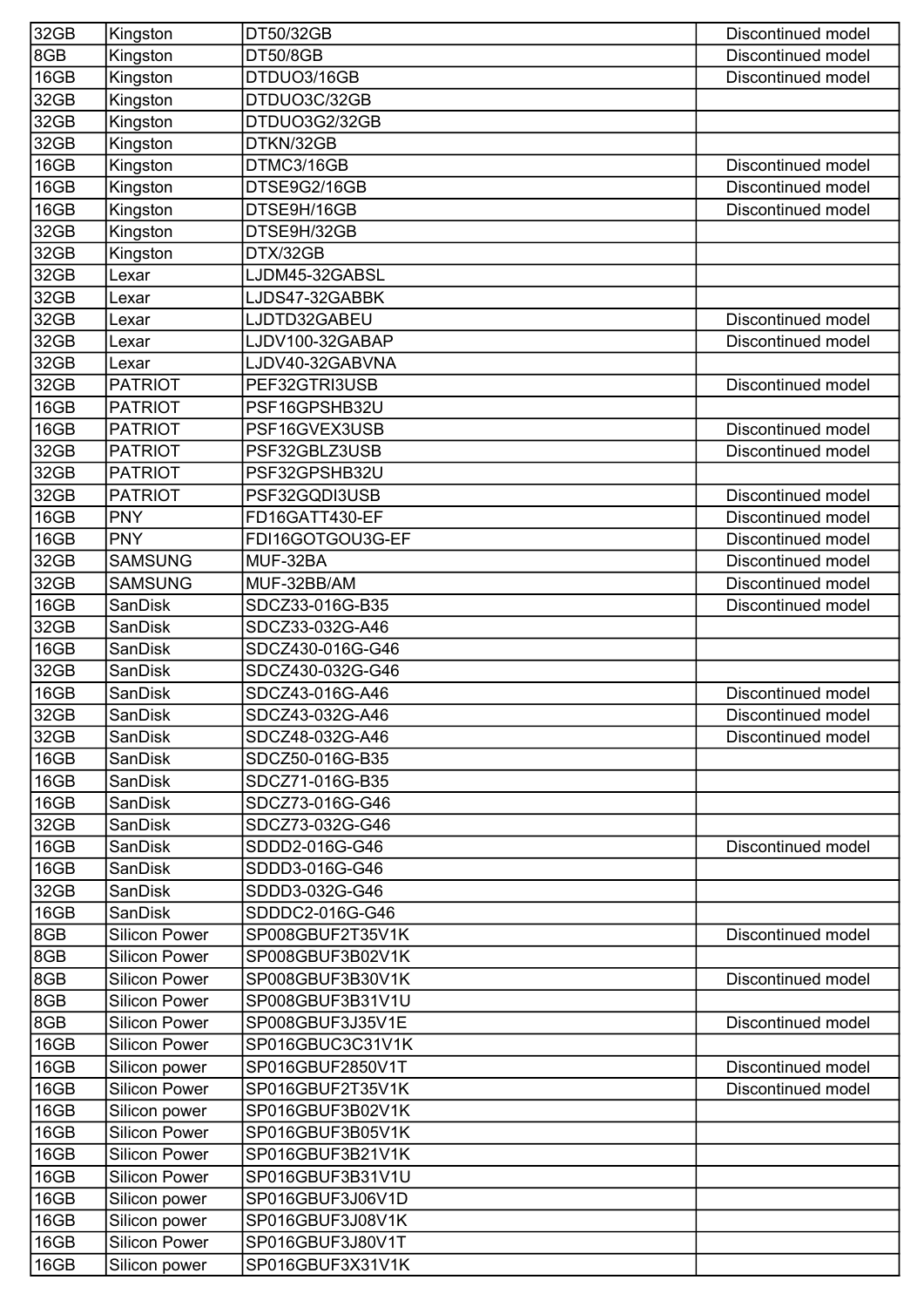| 32GB | <b>Silicon Power</b> | SP032GBUC3C50V1K                | Discontinued model |
|------|----------------------|---------------------------------|--------------------|
| 32GB | <b>SONY</b>          | USM32CA1                        | Discontinued model |
| 8GB  | Teamgroup            | TC14538GR01                     |                    |
| 8GB  | Teamgroup            | TC15238GB01                     | Discontinued model |
| 16GB | <b>TOSHIBA</b>       | PFU016U-1BLL                    | Discontinued model |
| 16GB | <b>TOSHIBA</b>       | THNU16HAYBL5                    |                    |
| 32GB | <b>TOSHIBA</b>       | THN-U202W0320U4                 |                    |
| 16GB | <b>TOSHIBA</b>       | THN-U203W0160E4                 |                    |
| 32GB | <b>TOSHIBA</b>       | THN-U203W0320E4,THN-U203W0320A4 |                    |
| 16GB | <b>TOSHIBA</b>       | THN-U301W0160E4                 |                    |
| 16GB | <b>TOSHIBA</b>       | THN-U302R0160M4                 | Discontinued model |
| 16GB | <b>TOSHIBA</b>       | THN-U303W0160E4                 |                    |
| 16GB | <b>TOSHIBA</b>       | THN-U303W0160U4                 |                    |
| 16GB | <b>TOSHIBA</b>       | THN-U361K0160M4                 | Discontinued model |
| 32GB | <b>TOSHIBA</b>       | THN-U365K0320E4                 |                    |
| 32GB | <b>TOSHIBA</b>       | THN-U382W0320E4                 | Discontinued model |
| 16GB | <b>TOSHIBA</b>       | THN-U401S0160E4                 | Discontinued model |
| 16GB | Transcend            | <b>TS16GJF330</b>               | Discontinued model |
| 16GB | Transcend            | <b>TS16GJF340</b>               | Discontinued model |
| 16GB | <b>Transcend</b>     | <b>TS16GJF560</b>               | Discontinued model |
| 16GB | Transcend            | <b>TS16GJF700E</b>              | Discontinued model |
| 16GB | Transcend            | <b>TS16GJF710G</b>              | Discontinued model |
| 16GB | Transcend            | <b>TS16GJF710S</b>              | Discontinued model |
| 16GB | Transcend            | <b>TS16GJF720S</b>              |                    |
| 16GB | Transcend            | <b>TS16GJF750K</b>              |                    |
| 16GB | Transcend            | <b>TS16GJF780</b>               |                    |
| 16GB | Transcend            | <b>TS16GJF880S</b>              | Discontinued model |
| 16GB | Transcend            | <b>TS16GJF890S</b>              | Discontinued model |
| 32GB | Transcend            | <b>TS32GJF700</b>               |                    |
| 32GB | <b>Transcend</b>     | <b>TS32GJF710S</b>              |                    |
| 32GB | Transcend            | <b>TS32GJF720S</b>              |                    |
| 32GB | Transcend            | <b>TS32GJF760</b>               |                    |
| 32GB | Transcend            | <b>TS32GJF780</b>               |                    |
| 32GB | Transcend            | <b>TS32GJF790K</b>              |                    |
| 32GB | Transcend            | <b>TS32GJF810</b>               |                    |
| 32GB | Transcend            | <b>TS32GJF890S</b>              |                    |
| 4GB  | Transcend            | <b>TS4GJF700</b>                | Discontinued model |
| 8GB  | Transcend            | <b>TS8GJF340</b>                | Discontinued model |
| 8GB  | Transcend            | <b>TS8GJF600</b>                |                    |
| 8GB  | Transcend            | <b>TS8GJF720S</b>               |                    |
| 8GB  | Transcend            | <b>TS8GJF820G</b>               | Discontinued model |
| 8GB  | <b>UNIREX</b>        | <b>USFL-308M</b>                | Discontinued model |
| 16GB | <b>UNIREX</b>        | <b>USFL-316M</b>                | Discontinued model |
| 8GB  | <b>UNIREX</b>        | <b>USFP-208</b>                 | Discontinued model |
| 16GB | Verbatim             | 44050                           | Discontinued model |
| 16GB | Verbatim             | 49063                           |                    |
| 32GB | Verbatim             | 49173                           |                    |
| 16GB | Verbatim             | 49316                           |                    |
| 32GB | Verbatim             | 49317                           |                    |
| 16GB | Verbatim             | 49330                           |                    |
| 8GB  | Verbatim             | 49812                           | Discontinued model |
| 16GB | Verbatim             | 49821                           |                    |
| 32GB | Verbatim             | 49843                           | Discontinued model |
| 16GB | Verbatim             | 49965                           | Discontinued model |
| 8GB  | Verbatim             | 97088                           | Discontinued model |
| 16GB | Verbatim             | 97464                           |                    |
| 32GB | Verbatim             | 98710                           | Discontinued model |